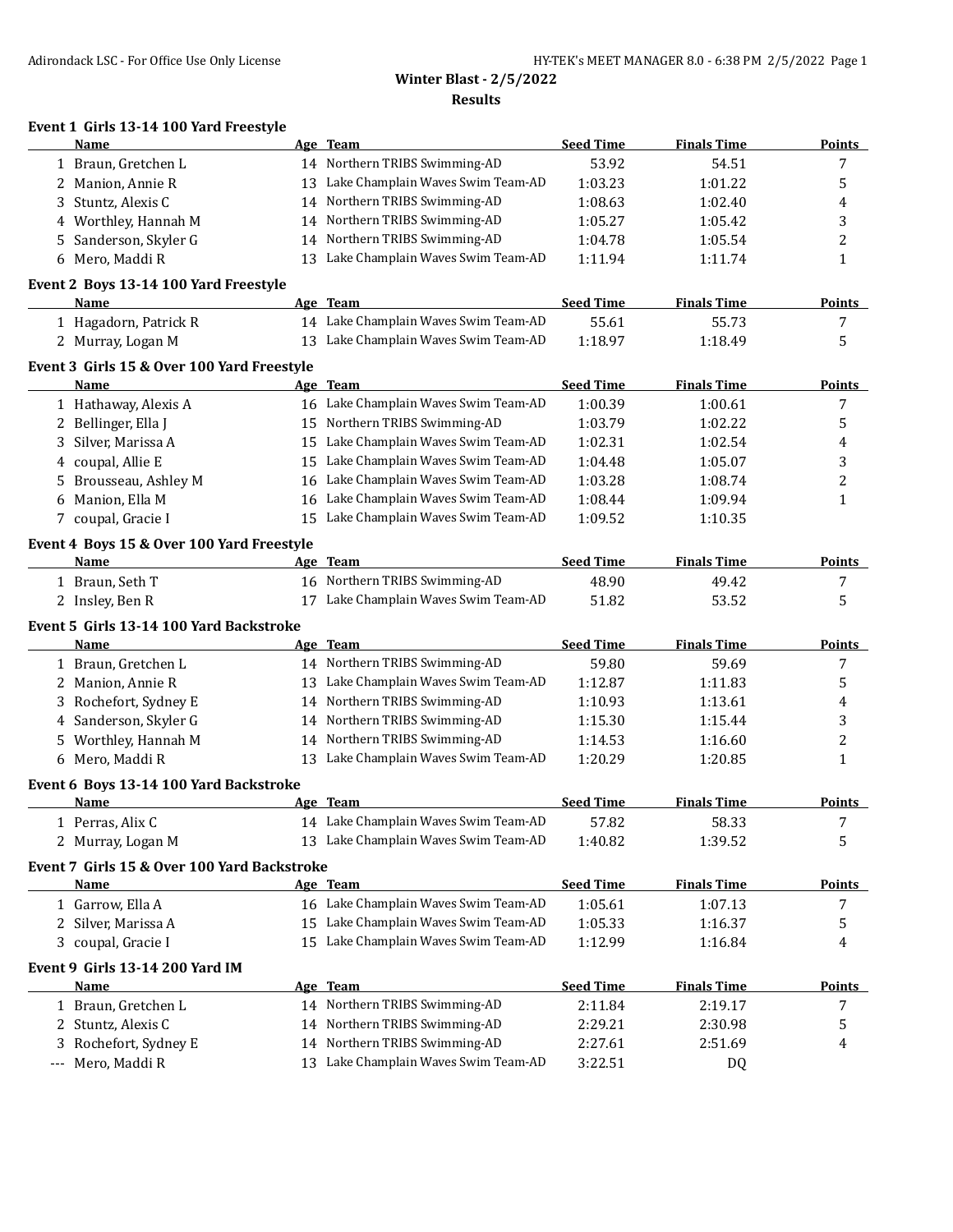**Results**

| (Event 9 Girls 13-14 200 Yard IM)              |                                      |                  |                    |                |
|------------------------------------------------|--------------------------------------|------------------|--------------------|----------------|
| Name                                           | Age Team                             | <b>Seed Time</b> | <b>Finals Time</b> | Points         |
| --- Manion, Annie R                            | 13 Lake Champlain Waves Swim Team-AD | 2:36.63          | <b>DFS</b>         |                |
| Event 11 Girls 15 & Over 200 Yard IM           |                                      |                  |                    |                |
| Name                                           | Age Team                             | <b>Seed Time</b> | <b>Finals Time</b> | <b>Points</b>  |
| 1 Bellinger, Ella J                            | 15 Northern TRIBS Swimming-AD        | 2:38.23          | 2:37.93            | 7              |
| Event 12 Boys 15 & Over 200 Yard IM            |                                      |                  |                    |                |
| Name                                           | Age Team                             | <b>Seed Time</b> | <b>Finals Time</b> | Points         |
| 1 Braun, Seth T                                | 16 Northern TRIBS Swimming-AD        | 2:01.08          | 2:04.01            | 7              |
| Event 13 Girls 13-14 100 Yard Breaststroke     |                                      |                  |                    |                |
| Name                                           | Age Team                             | <b>Seed Time</b> | <b>Finals Time</b> | <u>Points</u>  |
| 1 Manion, Annie R                              | 13 Lake Champlain Waves Swim Team-AD | 1:21.79          | 1:20.34            | 7              |
| 2 Stuntz, Alexis C                             | 14 Northern TRIBS Swimming-AD        | 1:22.65          | 1:20.94            | 5              |
| 3 Rochefort, Sydney E                          | 14 Northern TRIBS Swimming-AD        | 1:17.61          | 1:26.81            | 4              |
| 4 Sanderson, Skyler G                          | 14 Northern TRIBS Swimming-AD        | 1:26.96          | 1:27.37            | 3              |
| Event 14 Boys 13-14 100 Yard Breaststroke      |                                      |                  |                    |                |
| Name                                           | <u>Age Team</u>                      | <b>Seed Time</b> | <b>Finals Time</b> | <b>Points</b>  |
| 1 Perras, Alix C                               | 14 Lake Champlain Waves Swim Team-AD | 1:07.77          | 1:09.56            | 7              |
| --- Murray, Logan M                            | 13 Lake Champlain Waves Swim Team-AD | 1:40.61          | DQ                 |                |
| Event 15 Girls 15 & Over 100 Yard Breaststroke |                                      |                  |                    |                |
| Name                                           | Age Team                             | <b>Seed Time</b> | <b>Finals Time</b> | <b>Points</b>  |
| 1 Garrow, Ella A                               | 16 Lake Champlain Waves Swim Team-AD | 1:11.66          | 1:14.40            | 7              |
| 2 Hathaway, Alexis A                           | 16 Lake Champlain Waves Swim Team-AD | 1:16.99          | 1:17.28            | 5              |
| Bellinger, Ella J<br>3                         | 15 Northern TRIBS Swimming-AD        | 1:17.34          | 1:24.37            | 4              |
| 4 coupal, Allie E                              | 15 Lake Champlain Waves Swim Team-AD | 1:19.79          | 1:25.66            | 3              |
| 5 Manion, Ella M                               | 16 Lake Champlain Waves Swim Team-AD | 1:26.58          | 1:28.33            | $\overline{2}$ |
| Event 16 Boys 15 & Over 100 Yard Breaststroke  |                                      |                  |                    |                |
| Name                                           | Age Team                             | <b>Seed Time</b> | <b>Finals Time</b> | Points         |
| 1 Braun, Seth T                                | 16 Northern TRIBS Swimming-AD        | 1:00.90          | 1:02.77            | 7              |
| 2 Insley, Ben R                                | 17 Lake Champlain Waves Swim Team-AD | 1:08.44          | 1:10.23            | 5              |
| Event 17 Girls 13-14 200 Yard Freestyle        |                                      |                  |                    |                |
| <b>Name</b>                                    | Age Team                             | <b>Seed Time</b> | <b>Finals Time</b> | <b>Points</b>  |
| 1 Braun, Gretchen L                            | 14 Northern TRIBS Swimming-AD        | 1:59.18          | 1:59.34            | 7              |
| 2 Sanderson, Skyler G                          | 14 Northern TRIBS Swimming-AD        | 2:20.36          | 2:19.63            | 5              |
| 3 Worthley, Hannah M                           | 14 Northern TRIBS Swimming-AD        | 2:19.50          | 2:20.30            | 4              |
| --- Mero, Maddi R                              | 13 Lake Champlain Waves Swim Team-AD | 2:43.34          | DQ                 |                |
|                                                |                                      |                  |                    |                |
| Event 18 Boys 13-14 200 Yard Freestyle         |                                      |                  |                    |                |
| <b>Name</b>                                    | Age Team                             | <b>Seed Time</b> | <b>Finals Time</b> | <b>Points</b>  |
| 1 Hagadorn, Patrick R                          | 14 Lake Champlain Waves Swim Team-AD | 2:03.57          | 2:04.40            | 7              |
| Event 19 Girls 15 & Over 200 Yard Freestyle    |                                      |                  |                    |                |
| Name                                           | Age Team                             | <b>Seed Time</b> | <b>Finals Time</b> | <u>Points</u>  |
| 1 Bellinger, Ella J                            | 15 Northern TRIBS Swimming-AD        | 2:07.55          | 2:21.19            | 7              |
| Event 20 Boys 15 & Over 200 Yard Freestyle     |                                      |                  |                    |                |
| Name                                           | Age Team                             | <b>Seed Time</b> | <b>Finals Time</b> | <b>Points</b>  |
| 1 Braun, Seth T                                | 16 Northern TRIBS Swimming-AD        | 1:49.11          | 1:53.75            | 7              |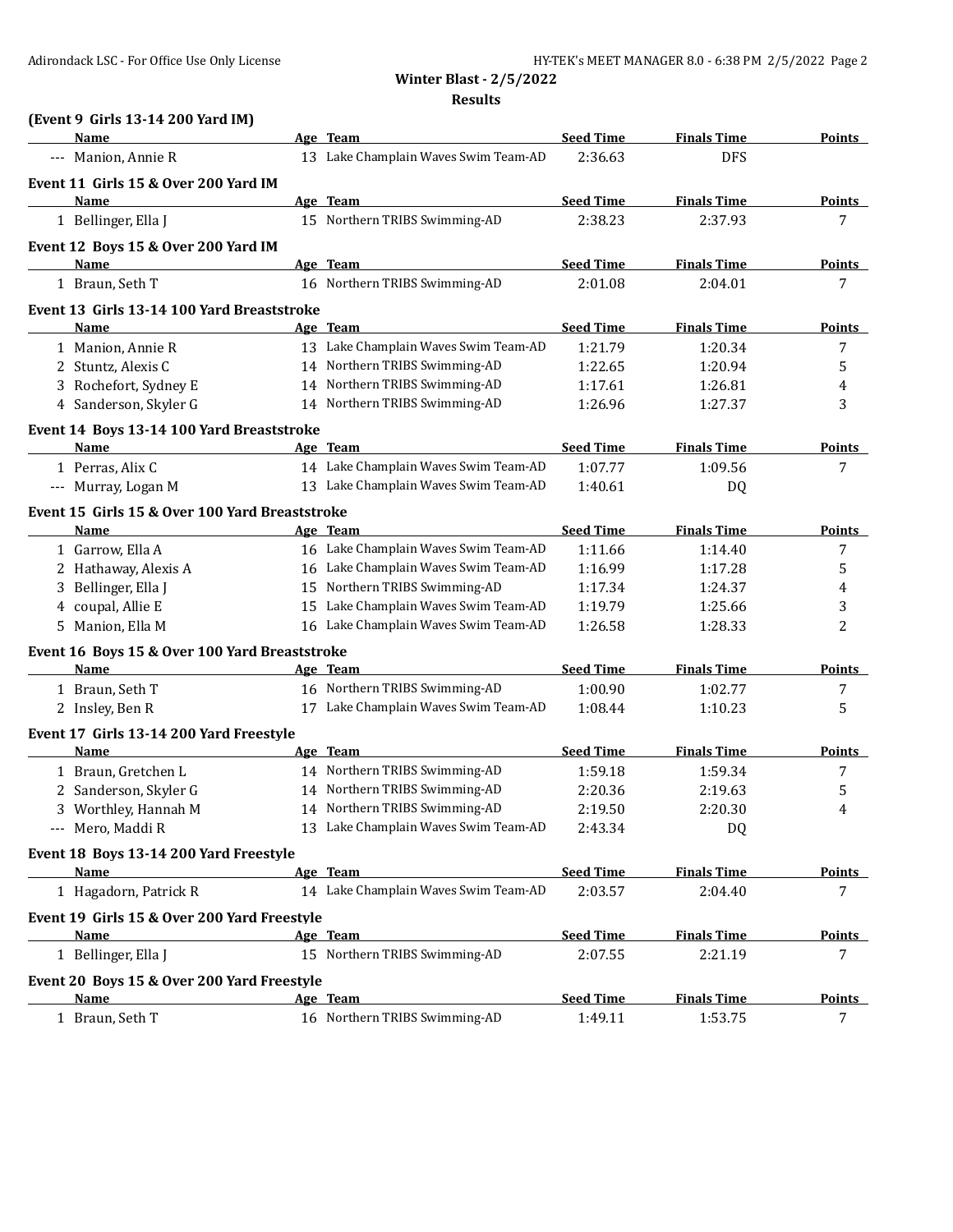**Results**

|   | Event 21 Girls 13-14 100 Yard Butterfly            |    |                                           |                             |                               |                    |
|---|----------------------------------------------------|----|-------------------------------------------|-----------------------------|-------------------------------|--------------------|
|   | Name<br>1 Rochefort, Sydney E                      |    | Age Team<br>14 Northern TRIBS Swimming-AD | <b>Seed Time</b><br>1:09.77 | <b>Finals Time</b><br>1:22.05 | <b>Points</b><br>7 |
|   |                                                    |    |                                           |                             |                               |                    |
|   | Event 23 Girls 15 & Over 100 Yard Butterfly        |    |                                           |                             |                               |                    |
|   | Name                                               |    | Age Team                                  | <b>Seed Time</b>            | <b>Finals Time</b>            | <b>Points</b>      |
|   | 1 Hathaway, Alexis A                               |    | 16 Lake Champlain Waves Swim Team-AD      | 1:06.93                     | 1:12.28                       | 7                  |
|   | Event 24 Boys 15 & Over 100 Yard Butterfly         |    |                                           |                             |                               |                    |
|   | Name                                               |    | Age Team                                  | <b>Seed Time</b>            | <b>Finals Time</b>            | <b>Points</b>      |
|   | 1 Insley, Ben R                                    |    | 17 Lake Champlain Waves Swim Team-AD      | 56.90                       | 1:00.06                       | 7                  |
|   | Event 25 Girls 13-14 50 Yard Freestyle             |    |                                           |                             |                               |                    |
|   | Name                                               |    | Age Team                                  | <b>Seed Time</b>            | <b>Finals Time</b>            | <b>Points</b>      |
|   | 1 Manion, Annie R                                  |    | 13 Lake Champlain Waves Swim Team-AD      | 28.83                       | 28.99                         | 7                  |
|   | 2 Stuntz, Alexis C                                 |    | 14 Northern TRIBS Swimming-AD             | 29.72                       | 29.57                         | 5                  |
|   | 3 Worthley, Hannah M                               |    | 14 Northern TRIBS Swimming-AD             | 30.51                       | 30.67                         | 4                  |
|   | 4 Rochefort, Sydney E                              |    | 14 Northern TRIBS Swimming-AD             | 29.11                       | 30.81                         | 3                  |
|   | 5 Sanderson, Skyler G                              |    | 14 Northern TRIBS Swimming-AD             | 30.72                       | 31.07                         | 2                  |
|   | 6 Mero, Maddi R                                    |    | 13 Lake Champlain Waves Swim Team-AD      | 32.25                       | 32.95                         | 1                  |
|   | Event 26 Boys 13-14 50 Yard Freestyle              |    |                                           |                             |                               |                    |
|   | Name                                               |    | Age Team                                  | <b>Seed Time</b>            | <b>Finals Time</b>            | <b>Points</b>      |
|   | 1 Perras, Alix C                                   |    | 14 Lake Champlain Waves Swim Team-AD      | 24.92                       | 25.34                         | 7                  |
|   | 2 Hagadorn, Patrick R                              |    | 14 Lake Champlain Waves Swim Team-AD      | 26.06                       | 25.59                         | 5                  |
|   | 3 Murray, Logan M                                  |    | 13 Lake Champlain Waves Swim Team-AD      | 35.05                       | 35.02                         | 4                  |
|   |                                                    |    |                                           |                             |                               |                    |
|   | Event 27 Girls 15 & Over 50 Yard Freestyle<br>Name |    | Age Team                                  | <b>Seed Time</b>            | <b>Finals Time</b>            | <b>Points</b>      |
|   | 1 Garrow, Ella A                                   |    | 16 Lake Champlain Waves Swim Team-AD      | 26.67                       | 27.07                         | 7                  |
|   |                                                    |    | 15 Lake Champlain Waves Swim Team-AD      |                             |                               |                    |
|   | 2 Silver, Marissa A                                |    | Northern TRIBS Swimming-AD                | 27.86<br>28.63              | 28.67<br>29.34                | 5                  |
|   | 3 Bellinger, Ella J                                | 15 | Lake Champlain Waves Swim Team-AD         | 27.45                       |                               | 4                  |
|   | 4 Brousseau, Ashley M                              | 16 | 15 Lake Champlain Waves Swim Team-AD      |                             | 30.29                         | 3                  |
| 5 | coupal, Allie E                                    |    |                                           | 29.00                       | 30.56                         | 2                  |
| 6 | Manion, Ella M                                     | 16 | Lake Champlain Waves Swim Team-AD         | 30.04                       | 31.32                         | 1                  |
|   | 7 coupal, Gracie I                                 |    | 15 Lake Champlain Waves Swim Team-AD      | 30.44                       | 31.98                         |                    |
|   | Event 28 Boys 15 & Over 50 Yard Freestyle          |    |                                           |                             |                               |                    |
|   | Name                                               |    | Age Team                                  | <b>Seed Time</b>            | <b>Finals Time</b>            | <b>Points</b>      |
|   | 1 Braun, Seth T                                    |    | 16 Northern TRIBS Swimming-AD             | 22.42                       | 22.68                         | 7                  |
|   | 2 Insley, Ben R                                    |    | 17 Lake Champlain Waves Swim Team-AD      | 23.80                       | 24.95                         | 5                  |
|   | Event 29 Girls 13-14 200 Yard Backstroke           |    |                                           |                             |                               |                    |
|   | Name                                               |    | Age Team                                  | <b>Seed Time</b>            | <b>Finals Time</b>            | <b>Points</b>      |
|   | 1 Braun, Gretchen L                                |    | 14 Northern TRIBS Swimming-AD             | 2:08.78                     | 2:18.15                       | 7                  |
|   | 2 Worthley, Hannah M                               |    | 14 Northern TRIBS Swimming-AD             | 2:39.03                     | 2:42.92                       | 5                  |
|   | 3 Mero, Maddi R                                    |    | 13 Lake Champlain Waves Swim Team-AD      | 3:07.72                     | 3:04.73                       | 4                  |
|   | Event 30 Boys 13-14 200 Yard Backstroke            |    |                                           |                             |                               |                    |
|   | Name                                               |    | Age Team                                  | <b>Seed Time</b>            | <b>Finals Time</b>            | <u>Points</u>      |
|   | 1 Perras, Alix C                                   |    | 14 Lake Champlain Waves Swim Team-AD      | 2:30.06                     | 2:22.08                       | 7                  |
|   |                                                    |    |                                           |                             |                               |                    |
|   | Event 31 Girls 15 & Over 200 Yard Backstroke       |    |                                           |                             |                               |                    |
|   | Name                                               |    | Age Team                                  | <b>Seed Time</b>            | <b>Finals Time</b>            | <b>Points</b>      |
|   | --- Hathaway, Alexis A                             |    | 16 Lake Champlain Waves Swim Team-AD      | 2:28.69                     | <b>DFS</b>                    |                    |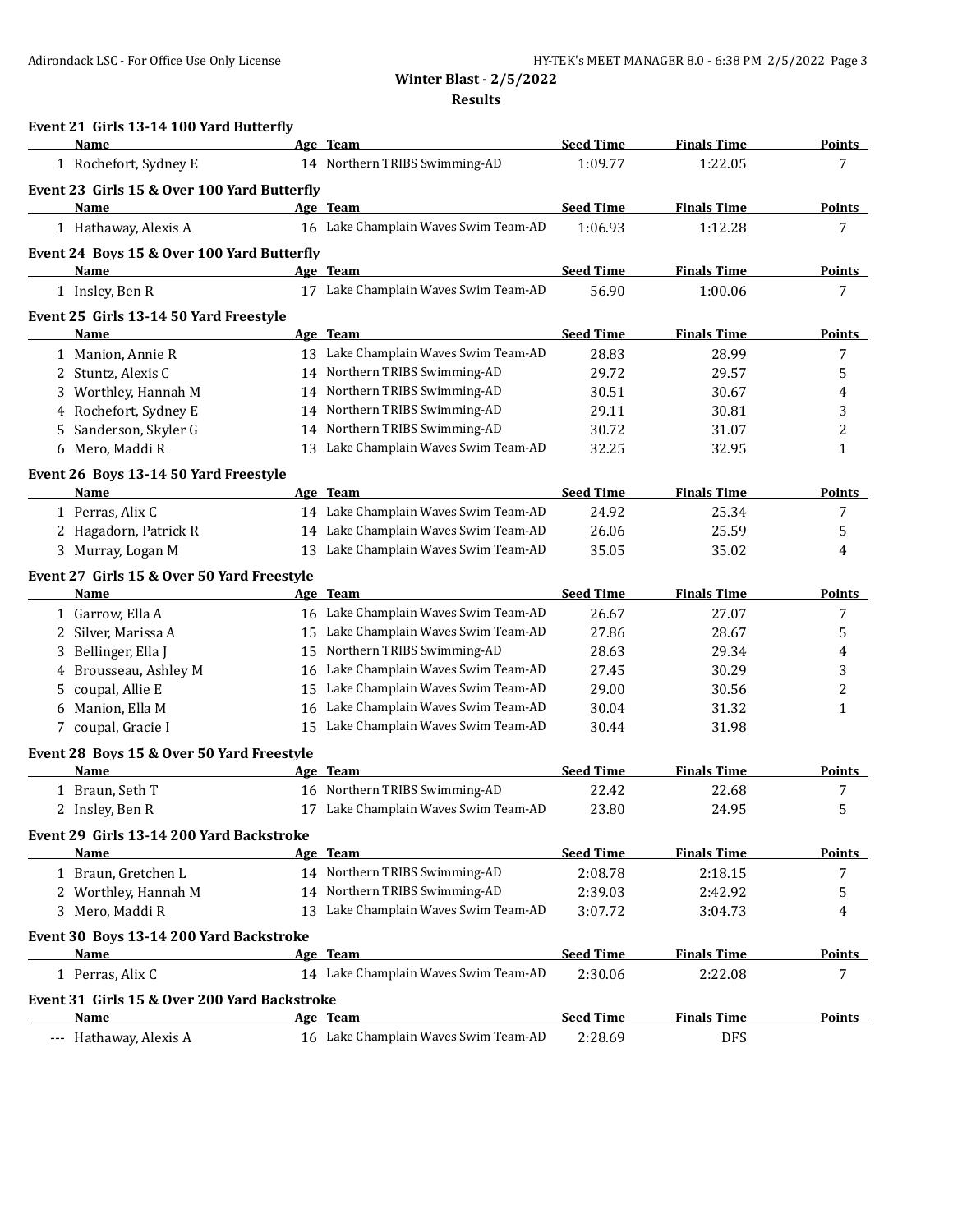**Winter Blast - 2/5/2022 Results**

|             | Event 33 Girls 13-14 500 Yard Freestyle     |    |                                                                        |                  |                    |               |
|-------------|---------------------------------------------|----|------------------------------------------------------------------------|------------------|--------------------|---------------|
| Name        |                                             |    | Age Team                                                               | <b>Seed Time</b> | <b>Finals Time</b> | <b>Points</b> |
|             | 1 Braun. Gretchen L                         |    | 14 Northern TRIBS Swimming-AD                                          | 5:18.16          | 5:16.97            | 7             |
|             | 2 Stuntz, Alexis C                          |    | 14 Northern TRIBS Swimming-AD                                          | 6:07.06          | 6:04.22            | 5             |
|             | 3 Sanderson, Skyler G                       |    | 14 Northern TRIBS Swimming-AD                                          | 6:02.98          | 6:15.36            | 4             |
|             | 4 Worthley, Hannah M                        |    | 14 Northern TRIBS Swimming-AD                                          | 6:23.87          | 6:34.19            | 3             |
|             | Event 33 Women 15 & Over 500 Yard Freestyle |    |                                                                        |                  |                    |               |
| Name        |                                             |    | Age Team                                                               | <b>Seed Time</b> | <b>Finals Time</b> | <b>Points</b> |
|             | 1 Bellinger, Ella J                         |    | 15 Northern TRIBS Swimming-AD                                          | 6:05.00          | 6:29.14            | 7             |
|             | 2 Brousseau, Ashley M                       |    | 16 Lake Champlain Waves Swim Team-AD                                   | 6:17.75          | 6:58.12            | 5             |
|             | Event 33 Boys 13-14 500 Yard Freestyle      |    |                                                                        |                  |                    |               |
| Name        |                                             |    | Age Team                                                               | <b>Seed Time</b> | <b>Finals Time</b> | <b>Points</b> |
|             | 1 Hagadorn, Patrick R                       |    | 14 Lake Champlain Waves Swim Team-AD                                   | 5:33.70          | 5:37.70            | 7             |
|             | Event 33 Men 15 & Over 500 Yard Freestyle   |    |                                                                        |                  |                    |               |
| Name        |                                             |    | Age Team                                                               | <b>Seed Time</b> | <b>Finals Time</b> | Points        |
|             | 1 Braun, Seth T                             |    | 16 Northern TRIBS Swimming-AD                                          | 5:01.23          | 5:16.15            | 7             |
|             | <b>Event 35 Girls 11-12 100 Yard IM</b>     |    |                                                                        |                  |                    |               |
| Name        |                                             |    | Age Team                                                               | <b>Seed Time</b> | <b>Finals Time</b> | <b>Points</b> |
|             | 1 Redfern, Kaitlyn A                        |    | 12 Northern TRIBS Swimming-AD                                          | 1:16.32          | 1:10.12            | 7             |
|             | 2 Wultsch-Fuller, Sonja E                   |    | 11 Northern TRIBS Swimming-AD                                          | 1:16.51          | 1:15.62            | 5             |
|             | 3 Braun, Julia L                            |    | 11 Northern TRIBS Swimming-AD                                          | 1:21.35          | 1:15.72            | 4             |
|             | 4 White, Nicole E                           | 12 | Northern TRIBS Swimming-AD                                             | 1:25.18          | 1:21.53            | 3             |
|             | 5 Cordick, Helena E                         |    | 12 Lake Champlain Waves Swim Team-AD                                   | 1:27.08          | 1:23.56            | 2             |
|             | Event 36 Boys 11-12 100 Yard IM             |    |                                                                        |                  |                    |               |
| Name        |                                             |    | Age Team                                                               | <b>Seed Time</b> | <b>Finals Time</b> | <b>Points</b> |
|             | 1 Hansen, ShawnPaul D                       |    | 11 Lake Champlain Waves Swim Team-AD                                   | 1:24.79          | 1:21.45            | 7             |
|             |                                             |    |                                                                        |                  |                    |               |
|             | Event 37 Girls 10 & Under 100 Yard IM       |    |                                                                        |                  |                    |               |
| Name        |                                             |    | Age Team                                                               | <b>Seed Time</b> | <b>Finals Time</b> | <b>Points</b> |
|             | 1 Cusworth, Tori G                          |    | 10 Northern TRIBS Swimming-AD                                          | 1:33.40          | 1:24.98            | 7             |
|             | 2 Coupal, Mia A                             | 10 | Lake Champlain Waves Swim Team-AD                                      | 1:29.07          | 1:27.52            | 5             |
|             | 3 Sekelj, Ella S                            | 10 | Northern TRIBS Swimming-AD                                             | 1:35.02          | 1:31.39            | 4             |
|             | 4 Johnson, Micalli R                        | 10 | Lake Champlain Waves Swim Team-AD                                      | 1:34.89          | 1:31.80            | 3             |
|             | 5 Brown, Abby R                             |    | 10 Lake Champlain Waves Swim Team-AD                                   | <b>NT</b>        | 1:57.16            | 2             |
|             | Event 38 Boys 10 & Under 100 Yard IM        |    |                                                                        |                  |                    |               |
| <u>Name</u> |                                             |    | Age Team                                                               | <b>Seed Time</b> | <b>Finals Time</b> | <b>Points</b> |
|             | 1 Braun, Caleb R                            |    | 9 Northern TRIBS Swimming-AD                                           | 1:28.22          | 1:25.42            | 7             |
|             | Event 39 Girls 11-12 50 Yard Freestyle      |    |                                                                        |                  |                    |               |
| Name        |                                             |    | Age Team                                                               | <b>Seed Time</b> | <b>Finals Time</b> | <b>Points</b> |
|             | 1 Redfern, Kaitlyn A                        |    | 12 Northern TRIBS Swimming-AD                                          | 28.74            | 28.56              | 7             |
|             | 2 Braun, Julia L                            | 11 | Northern TRIBS Swimming-AD                                             | 29.76            | 28.69              | 5             |
|             | 3 Wultsch-Fuller, Sonja E                   | 11 | Northern TRIBS Swimming-AD                                             | 31.42            | 31.16              | 4             |
| 4           | White, Nicole E                             |    | 12 Northern TRIBS Swimming-AD                                          | 32.61            | 32.39              | 3             |
| 5           | Cordick, Helena E                           | 12 | Lake Champlain Waves Swim Team-AD                                      | 35.64            | 34.45              | 2             |
| 6           | Podd, Julia K                               | 11 | Lake Champlain Waves Swim Team-AD                                      | NT               | 40.62              | 1             |
| 7           | Isecke, Charlotte M<br>8 Haley, Addy E      | 12 | Lake Champlain Waves Swim Team-AD<br>Lake Champlain Waves Swim Team-AD | 42.71            | 42.65<br>42.96     |               |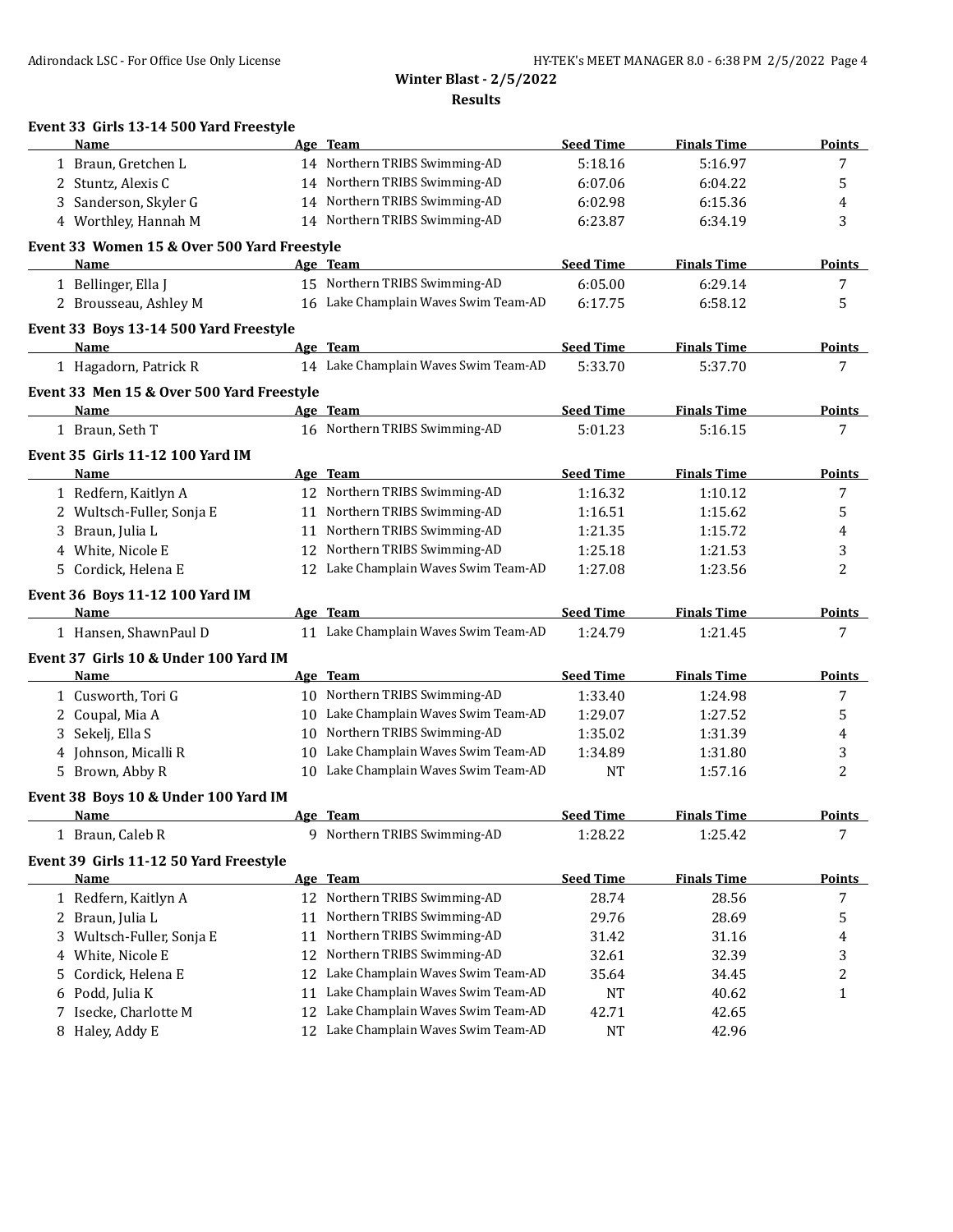**Results**

## **Event 40 Boys 11-12 50 Yard Freestyle**

|    | Name                                                 |    | Age Team                                                               | <b>Seed Time</b>   | <b>Finals Time</b> | <b>Points</b>                  |
|----|------------------------------------------------------|----|------------------------------------------------------------------------|--------------------|--------------------|--------------------------------|
|    | 1 Hansen, ShawnPaul D                                |    | 11 Lake Champlain Waves Swim Team-AD                                   | 31.38              | 30.99              | 7                              |
|    | Event 41 Girls 10 & Under 50 Yard Freestyle          |    |                                                                        |                    |                    |                                |
|    | Name                                                 |    | Age Team                                                               | <b>Seed Time</b>   | <b>Finals Time</b> | <u>Points</u>                  |
|    | 1 Cusworth, Tori G                                   |    | 10 Northern TRIBS Swimming-AD                                          | 34.46              | 33.45              | 7                              |
|    | 2 Sekelj, Ella S                                     |    | 10 Northern TRIBS Swimming-AD                                          | 37.26              | 34.96              | 5                              |
| 3  | Coupal, Mia A                                        |    | 10 Lake Champlain Waves Swim Team-AD                                   | 34.85              | 35.13              | 4                              |
| 4  | Johnson, Micalli R                                   | 10 | Lake Champlain Waves Swim Team-AD                                      | 37.16              | 36.26              | 3                              |
| 5. | Brown, Abby R                                        | 10 | Lake Champlain Waves Swim Team-AD                                      | 47.10              | 45.87              | 2                              |
|    | 6 Caruso, Olivia C                                   | 9  | Northern TRIBS Swimming-AD                                             | 55.15              | 50.59              | 1                              |
|    | Event 42 Boys 10 & Under 50 Yard Freestyle           |    |                                                                        |                    |                    |                                |
|    | Name                                                 |    | Age Team                                                               | <b>Seed Time</b>   | <b>Finals Time</b> | <b>Points</b>                  |
|    | 1 Braun, Caleb R                                     |    | 9 Northern TRIBS Swimming-AD                                           | 33.45              | 32.55              | 7                              |
|    | 2 Church, Peter A                                    | 10 | Lake Champlain Waves Swim Team-AD                                      | 41.97              | 39.18              | 5                              |
|    | 3 Church, Oliver J                                   | 10 | Lake Champlain Waves Swim Team-AD                                      | <b>NT</b>          | 45.17              | 4                              |
|    | 4 Caruso, Rowan J                                    | 10 | Northern TRIBS Swimming-AD                                             | 54.31              | 47.30              | 3                              |
|    | Event 43 Girls 11-12 100 Yard Backstroke             |    |                                                                        |                    |                    |                                |
|    | Name                                                 |    | Age Team                                                               | <b>Seed Time</b>   | <b>Finals Time</b> | Points                         |
|    | 1 Redfern, Kaitlyn A                                 |    | 12 Northern TRIBS Swimming-AD                                          | 1:09.74            | 1:11.78            | 7                              |
|    | 2 Braun, Julia L                                     |    | 11 Northern TRIBS Swimming-AD                                          | 1:19.17            | 1:16.36            | 5                              |
|    | 3 Cordick, Helena E                                  |    | 12 Lake Champlain Waves Swim Team-AD                                   | 1:32.62            | 1:26.14            | 4                              |
|    | Event 45 Girls 10 & Under 100 Yard Backstroke        |    |                                                                        |                    |                    |                                |
|    | Name                                                 |    | Age Team                                                               | <b>Seed Time</b>   | <b>Finals Time</b> | Points                         |
|    | 1 Sekelj, Ella S                                     |    | 10 Northern TRIBS Swimming-AD                                          | 1:31.09            | 1:26.74            | 7                              |
|    |                                                      |    |                                                                        |                    |                    |                                |
|    | Event 46 Boys 10 & Under 100 Yard Backstroke<br>Name |    | Age Team                                                               | <b>Seed Time</b>   | <b>Finals Time</b> | <b>Points</b>                  |
|    | 1 Church, Peter A                                    |    | 10 Lake Champlain Waves Swim Team-AD                                   | 1:36.28            | 1:34.05            | 7                              |
|    |                                                      |    |                                                                        |                    |                    |                                |
|    | Event 47 Girls 11-12 50 Yard Breaststroke            |    |                                                                        |                    |                    |                                |
|    | Name                                                 |    | Age Team                                                               | <b>Seed Time</b>   | <b>Finals Time</b> | Points                         |
|    | 1 Braun, Julia L                                     |    | 11 Northern TRIBS Swimming-AD                                          | 40.64              | 40.12              | 7                              |
|    | 2 Wultsch-Fuller, Sonja E                            |    | 11 Northern TRIBS Swimming-AD                                          | 42.75              | 40.43              | 5                              |
| 3. | White, Nicole E                                      | 12 | Northern TRIBS Swimming-AD                                             | 46.38              | 45.15              | 4                              |
| 4  | Cordick, Helena E                                    | 12 | Lake Champlain Waves Swim Team-AD<br>Lake Champlain Waves Swim Team-AD | 46.40              | 47.49              | 3                              |
| 5. | Isecke, Charlotte M                                  | 12 | 11 Lake Champlain Waves Swim Team-AD                                   | 56.33<br><b>NT</b> | 55.74<br>56.85     | $\overline{c}$<br>$\mathbf{1}$ |
|    | 6 Podd, Julia K                                      |    |                                                                        |                    |                    |                                |
|    | Event 48 Boys 11-12 50 Yard Breaststroke             |    |                                                                        |                    |                    |                                |
|    | Name                                                 |    | Age Team                                                               | <b>Seed Time</b>   | <b>Finals Time</b> | <b>Points</b>                  |
|    | 1 Hansen, ShawnPaul D                                |    | 11 Lake Champlain Waves Swim Team-AD                                   | 45.07              | 44.68              | 7                              |
|    | Event 49 Girls 10 & Under 50 Yard Breaststroke       |    |                                                                        |                    |                    |                                |
|    | <b>Name</b>                                          |    | Age Team                                                               | <b>Seed Time</b>   | <b>Finals Time</b> | <b>Points</b>                  |
|    | 1 Coupal, Mia A                                      |    | 10 Lake Champlain Waves Swim Team-AD                                   | 46.56              | 44.03              | 7                              |
|    | 2 Cusworth, Tori G                                   |    | 10 Northern TRIBS Swimming-AD                                          | 52.52              | 45.11              | 5                              |
|    | --- Brown, Abby R                                    |    | 10 Lake Champlain Waves Swim Team-AD                                   | <b>NT</b>          | DQ                 |                                |
|    | Event 50 Boys 10 & Under 50 Yard Breaststroke        |    |                                                                        |                    |                    |                                |
|    | <b>Name</b>                                          |    | Age Team                                                               | <b>Seed Time</b>   | <b>Finals Time</b> | <b>Points</b>                  |
|    | 1 Church, Peter A                                    |    | 10 Lake Champlain Waves Swim Team-AD                                   | <b>NT</b>          | 58.32              | 7                              |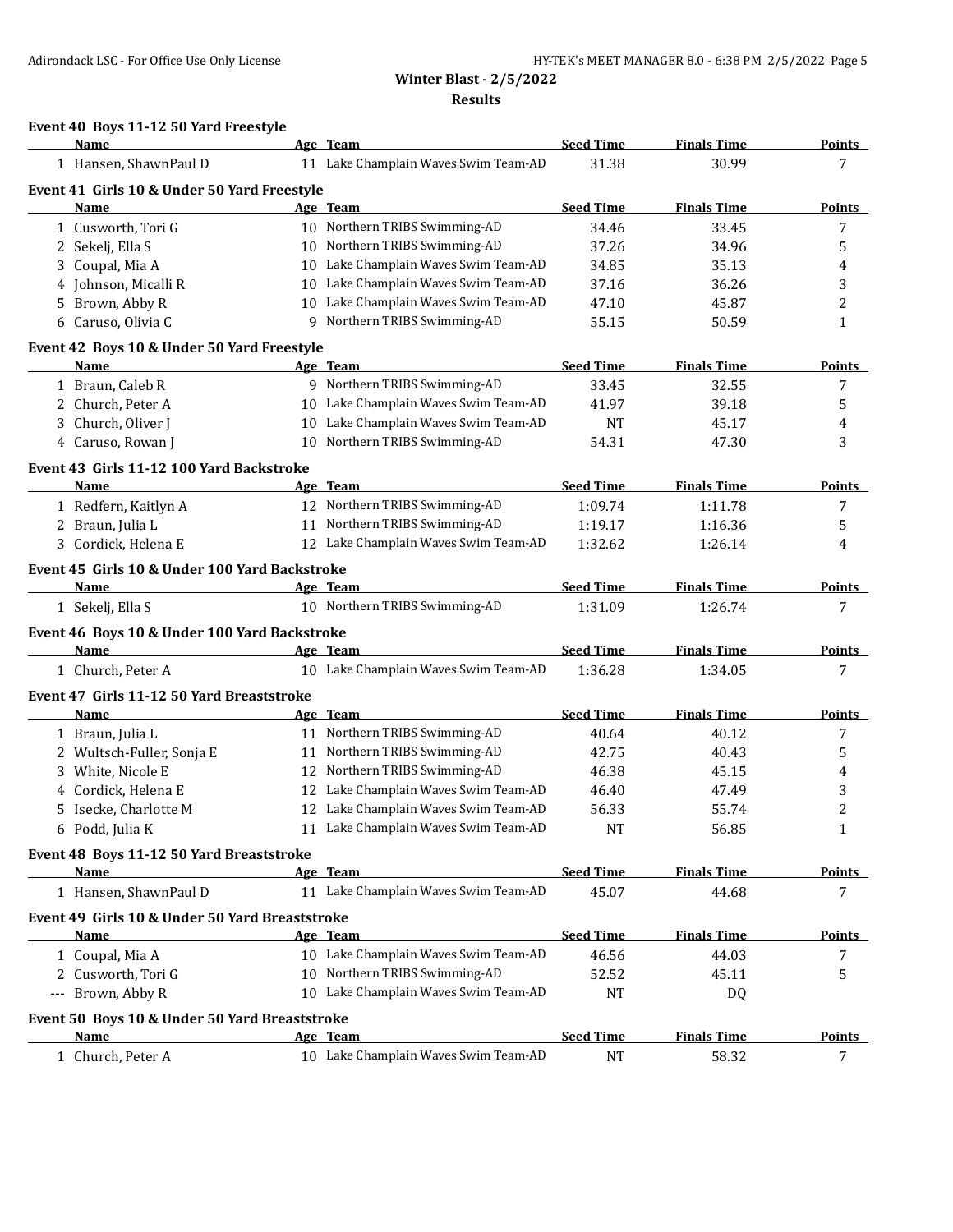**Results**

| <b>Seed Time</b><br><b>Finals Time</b><br>Name<br>Age Team<br>10 Lake Champlain Waves Swim Team-AD<br>--- Church, Oliver J<br><b>NT</b><br>DQ<br>Event 51 Girls 11-12 100 Yard Freestyle<br><b>Seed Time</b><br>Age Team<br><b>Finals Time</b><br><b>Points</b><br><u>Name</u><br>12 Northern TRIBS Swimming-AD<br>7<br>1 Redfern, Kaitlyn A<br>1:04.03<br>1:04.39<br>11 Northern TRIBS Swimming-AD<br>5<br>2 Braun, Julia L<br>1:06.02<br>1:04.65<br>Northern TRIBS Swimming-AD<br>3 Wultsch-Fuller, Sonja E<br>1:07.70<br>1:08.30<br>4<br>11<br>Northern TRIBS Swimming-AD<br>White, Nicole E<br>1:12.36<br>3<br>12<br>1:11.72<br>5 Cordick, Helena E<br>Lake Champlain Waves Swim Team-AD<br>2<br>1:16.83<br>1:20.65<br>12<br>Lake Champlain Waves Swim Team-AD<br><b>NT</b><br>6 Isecke, Charlotte M<br>1:39.74<br>$\mathbf{1}$<br>12<br>Event 52 Boys 11-12 100 Yard Freestyle<br><b>Seed Time</b><br>Age Team<br><b>Finals Time</b><br>Name<br><b>Points</b><br>1 Hansen, ShawnPaul D<br>11 Lake Champlain Waves Swim Team-AD<br>1:10.66<br>1:09.24<br>7<br>Event 53 Girls 10 & Under 100 Yard Freestyle<br><b>Seed Time</b><br><b>Finals Time</b><br>Name<br>Age Team<br>Points<br>10 Northern TRIBS Swimming-AD<br>7<br>1 Cusworth, Tori G<br>1:17.48<br>1:16.99<br>10 Lake Champlain Waves Swim Team-AD<br>5<br>2 Johnson, Micalli R<br>1:24.90<br>1:17.48<br>Northern TRIBS Swimming-AD<br>3 Sekelj, Ella S<br>10<br>1:21.30<br>1:17.90<br>4<br>4 Brown, Abby R<br>10 Lake Champlain Waves Swim Team-AD<br>3<br><b>NT</b><br>1:47.27<br>5 Caruso, Olivia C<br>Northern TRIBS Swimming-AD<br>2<br>1:50.00<br>9<br>2:01.35<br>Event 54 Boys 10 & Under 100 Yard Freestyle<br><b>Seed Time</b><br><b>Finals Time</b><br>Name<br>Age Team<br><b>Points</b><br>1 Braun, Caleb R<br>9 Northern TRIBS Swimming-AD<br>1:11.70<br>1:10.15<br>7<br>Lake Champlain Waves Swim Team-AD<br>2 Church, Peter A<br>1:38.34<br>1:33.91<br>5<br>10<br>10 Northern TRIBS Swimming-AD<br>3 Caruso, Rowan J<br>1:48.00<br>1:49.51<br>4<br>Event 55 Girls 11-12 50 Yard Backstroke<br><b>Seed Time</b><br><b>Finals Time</b><br><b>Name</b><br>Age Team<br><b>Points</b><br>12 Northern TRIBS Swimming-AD<br>36.76<br>7<br>1 White, Nicole E<br>35.10<br>12 Lake Champlain Waves Swim Team-AD<br>2 Haley, Addy E<br><b>NT</b><br>48.91<br>5<br>3 Isecke, Charlotte M<br>12 Lake Champlain Waves Swim Team-AD<br><b>NT</b><br>57.54<br>4<br>Event 56 Boys 11-12 50 Yard Backstroke<br>Age Team<br><b>Seed Time</b><br><b>Finals Time</b><br>Name<br><b>Points</b><br>11 Lake Champlain Waves Swim Team-AD<br>1 Hansen, ShawnPaul D<br>37.16<br>39.53<br>7<br>Event 57 Girls 10 & Under 50 Yard Backstroke<br><b>Seed Time</b><br><b>Finals Time</b><br>Age Team<br><u>Name</u><br>10 Northern TRIBS Swimming-AD<br>1 Sekelj, Ella S<br>42.30<br>40.50<br>7<br>Lake Champlain Waves Swim Team-AD<br>41.99<br>2 Coupal, Mia A<br>41.56<br>5<br>10<br>Lake Champlain Waves Swim Team-AD<br>Johnson, Micalli R<br>45.47<br>46.24<br>3<br>10<br>4<br>Lake Champlain Waves Swim Team-AD<br>4 Brown, Abby R<br><b>NT</b><br>58.00<br>3<br>10<br>Northern TRIBS Swimming-AD<br>57.00<br>2<br>Caruso, Olivia C<br>1:13.81<br>5<br>9<br>Event 58 Boys 10 & Under 50 Yard Backstroke<br><b>Seed Time</b><br>Age Team<br><b>Finals Time</b><br><b>Name</b><br>10 Northern TRIBS Swimming-AD<br>55.00<br>1 Caruso, Rowan J<br>48.62<br>7<br>10 Lake Champlain Waves Swim Team-AD<br>2 Church, Oliver J<br>49.23<br>5<br>57.26 | (Event 50 Boys 10 & Under 50 Yard Breaststroke) |  |  |               |
|-----------------------------------------------------------------------------------------------------------------------------------------------------------------------------------------------------------------------------------------------------------------------------------------------------------------------------------------------------------------------------------------------------------------------------------------------------------------------------------------------------------------------------------------------------------------------------------------------------------------------------------------------------------------------------------------------------------------------------------------------------------------------------------------------------------------------------------------------------------------------------------------------------------------------------------------------------------------------------------------------------------------------------------------------------------------------------------------------------------------------------------------------------------------------------------------------------------------------------------------------------------------------------------------------------------------------------------------------------------------------------------------------------------------------------------------------------------------------------------------------------------------------------------------------------------------------------------------------------------------------------------------------------------------------------------------------------------------------------------------------------------------------------------------------------------------------------------------------------------------------------------------------------------------------------------------------------------------------------------------------------------------------------------------------------------------------------------------------------------------------------------------------------------------------------------------------------------------------------------------------------------------------------------------------------------------------------------------------------------------------------------------------------------------------------------------------------------------------------------------------------------------------------------------------------------------------------------------------------------------------------------------------------------------------------------------------------------------------------------------------------------------------------------------------------------------------------------------------------------------------------------------------------------------------------------------------------------------------------------------------------------------------------------------------------------------------------------------------------------------------------------------------------------------------------------------------------------------------------------------------------------------------------------------------------------------------------------------------------------------------------------------------------------------------------------------------------------------------------------------------------|-------------------------------------------------|--|--|---------------|
|                                                                                                                                                                                                                                                                                                                                                                                                                                                                                                                                                                                                                                                                                                                                                                                                                                                                                                                                                                                                                                                                                                                                                                                                                                                                                                                                                                                                                                                                                                                                                                                                                                                                                                                                                                                                                                                                                                                                                                                                                                                                                                                                                                                                                                                                                                                                                                                                                                                                                                                                                                                                                                                                                                                                                                                                                                                                                                                                                                                                                                                                                                                                                                                                                                                                                                                                                                                                                                                                                                     |                                                 |  |  | Points        |
|                                                                                                                                                                                                                                                                                                                                                                                                                                                                                                                                                                                                                                                                                                                                                                                                                                                                                                                                                                                                                                                                                                                                                                                                                                                                                                                                                                                                                                                                                                                                                                                                                                                                                                                                                                                                                                                                                                                                                                                                                                                                                                                                                                                                                                                                                                                                                                                                                                                                                                                                                                                                                                                                                                                                                                                                                                                                                                                                                                                                                                                                                                                                                                                                                                                                                                                                                                                                                                                                                                     |                                                 |  |  |               |
|                                                                                                                                                                                                                                                                                                                                                                                                                                                                                                                                                                                                                                                                                                                                                                                                                                                                                                                                                                                                                                                                                                                                                                                                                                                                                                                                                                                                                                                                                                                                                                                                                                                                                                                                                                                                                                                                                                                                                                                                                                                                                                                                                                                                                                                                                                                                                                                                                                                                                                                                                                                                                                                                                                                                                                                                                                                                                                                                                                                                                                                                                                                                                                                                                                                                                                                                                                                                                                                                                                     |                                                 |  |  |               |
|                                                                                                                                                                                                                                                                                                                                                                                                                                                                                                                                                                                                                                                                                                                                                                                                                                                                                                                                                                                                                                                                                                                                                                                                                                                                                                                                                                                                                                                                                                                                                                                                                                                                                                                                                                                                                                                                                                                                                                                                                                                                                                                                                                                                                                                                                                                                                                                                                                                                                                                                                                                                                                                                                                                                                                                                                                                                                                                                                                                                                                                                                                                                                                                                                                                                                                                                                                                                                                                                                                     |                                                 |  |  |               |
|                                                                                                                                                                                                                                                                                                                                                                                                                                                                                                                                                                                                                                                                                                                                                                                                                                                                                                                                                                                                                                                                                                                                                                                                                                                                                                                                                                                                                                                                                                                                                                                                                                                                                                                                                                                                                                                                                                                                                                                                                                                                                                                                                                                                                                                                                                                                                                                                                                                                                                                                                                                                                                                                                                                                                                                                                                                                                                                                                                                                                                                                                                                                                                                                                                                                                                                                                                                                                                                                                                     |                                                 |  |  |               |
|                                                                                                                                                                                                                                                                                                                                                                                                                                                                                                                                                                                                                                                                                                                                                                                                                                                                                                                                                                                                                                                                                                                                                                                                                                                                                                                                                                                                                                                                                                                                                                                                                                                                                                                                                                                                                                                                                                                                                                                                                                                                                                                                                                                                                                                                                                                                                                                                                                                                                                                                                                                                                                                                                                                                                                                                                                                                                                                                                                                                                                                                                                                                                                                                                                                                                                                                                                                                                                                                                                     |                                                 |  |  |               |
|                                                                                                                                                                                                                                                                                                                                                                                                                                                                                                                                                                                                                                                                                                                                                                                                                                                                                                                                                                                                                                                                                                                                                                                                                                                                                                                                                                                                                                                                                                                                                                                                                                                                                                                                                                                                                                                                                                                                                                                                                                                                                                                                                                                                                                                                                                                                                                                                                                                                                                                                                                                                                                                                                                                                                                                                                                                                                                                                                                                                                                                                                                                                                                                                                                                                                                                                                                                                                                                                                                     |                                                 |  |  |               |
|                                                                                                                                                                                                                                                                                                                                                                                                                                                                                                                                                                                                                                                                                                                                                                                                                                                                                                                                                                                                                                                                                                                                                                                                                                                                                                                                                                                                                                                                                                                                                                                                                                                                                                                                                                                                                                                                                                                                                                                                                                                                                                                                                                                                                                                                                                                                                                                                                                                                                                                                                                                                                                                                                                                                                                                                                                                                                                                                                                                                                                                                                                                                                                                                                                                                                                                                                                                                                                                                                                     |                                                 |  |  |               |
|                                                                                                                                                                                                                                                                                                                                                                                                                                                                                                                                                                                                                                                                                                                                                                                                                                                                                                                                                                                                                                                                                                                                                                                                                                                                                                                                                                                                                                                                                                                                                                                                                                                                                                                                                                                                                                                                                                                                                                                                                                                                                                                                                                                                                                                                                                                                                                                                                                                                                                                                                                                                                                                                                                                                                                                                                                                                                                                                                                                                                                                                                                                                                                                                                                                                                                                                                                                                                                                                                                     |                                                 |  |  |               |
|                                                                                                                                                                                                                                                                                                                                                                                                                                                                                                                                                                                                                                                                                                                                                                                                                                                                                                                                                                                                                                                                                                                                                                                                                                                                                                                                                                                                                                                                                                                                                                                                                                                                                                                                                                                                                                                                                                                                                                                                                                                                                                                                                                                                                                                                                                                                                                                                                                                                                                                                                                                                                                                                                                                                                                                                                                                                                                                                                                                                                                                                                                                                                                                                                                                                                                                                                                                                                                                                                                     |                                                 |  |  |               |
|                                                                                                                                                                                                                                                                                                                                                                                                                                                                                                                                                                                                                                                                                                                                                                                                                                                                                                                                                                                                                                                                                                                                                                                                                                                                                                                                                                                                                                                                                                                                                                                                                                                                                                                                                                                                                                                                                                                                                                                                                                                                                                                                                                                                                                                                                                                                                                                                                                                                                                                                                                                                                                                                                                                                                                                                                                                                                                                                                                                                                                                                                                                                                                                                                                                                                                                                                                                                                                                                                                     |                                                 |  |  |               |
|                                                                                                                                                                                                                                                                                                                                                                                                                                                                                                                                                                                                                                                                                                                                                                                                                                                                                                                                                                                                                                                                                                                                                                                                                                                                                                                                                                                                                                                                                                                                                                                                                                                                                                                                                                                                                                                                                                                                                                                                                                                                                                                                                                                                                                                                                                                                                                                                                                                                                                                                                                                                                                                                                                                                                                                                                                                                                                                                                                                                                                                                                                                                                                                                                                                                                                                                                                                                                                                                                                     |                                                 |  |  |               |
|                                                                                                                                                                                                                                                                                                                                                                                                                                                                                                                                                                                                                                                                                                                                                                                                                                                                                                                                                                                                                                                                                                                                                                                                                                                                                                                                                                                                                                                                                                                                                                                                                                                                                                                                                                                                                                                                                                                                                                                                                                                                                                                                                                                                                                                                                                                                                                                                                                                                                                                                                                                                                                                                                                                                                                                                                                                                                                                                                                                                                                                                                                                                                                                                                                                                                                                                                                                                                                                                                                     |                                                 |  |  |               |
|                                                                                                                                                                                                                                                                                                                                                                                                                                                                                                                                                                                                                                                                                                                                                                                                                                                                                                                                                                                                                                                                                                                                                                                                                                                                                                                                                                                                                                                                                                                                                                                                                                                                                                                                                                                                                                                                                                                                                                                                                                                                                                                                                                                                                                                                                                                                                                                                                                                                                                                                                                                                                                                                                                                                                                                                                                                                                                                                                                                                                                                                                                                                                                                                                                                                                                                                                                                                                                                                                                     |                                                 |  |  |               |
|                                                                                                                                                                                                                                                                                                                                                                                                                                                                                                                                                                                                                                                                                                                                                                                                                                                                                                                                                                                                                                                                                                                                                                                                                                                                                                                                                                                                                                                                                                                                                                                                                                                                                                                                                                                                                                                                                                                                                                                                                                                                                                                                                                                                                                                                                                                                                                                                                                                                                                                                                                                                                                                                                                                                                                                                                                                                                                                                                                                                                                                                                                                                                                                                                                                                                                                                                                                                                                                                                                     |                                                 |  |  |               |
|                                                                                                                                                                                                                                                                                                                                                                                                                                                                                                                                                                                                                                                                                                                                                                                                                                                                                                                                                                                                                                                                                                                                                                                                                                                                                                                                                                                                                                                                                                                                                                                                                                                                                                                                                                                                                                                                                                                                                                                                                                                                                                                                                                                                                                                                                                                                                                                                                                                                                                                                                                                                                                                                                                                                                                                                                                                                                                                                                                                                                                                                                                                                                                                                                                                                                                                                                                                                                                                                                                     |                                                 |  |  |               |
|                                                                                                                                                                                                                                                                                                                                                                                                                                                                                                                                                                                                                                                                                                                                                                                                                                                                                                                                                                                                                                                                                                                                                                                                                                                                                                                                                                                                                                                                                                                                                                                                                                                                                                                                                                                                                                                                                                                                                                                                                                                                                                                                                                                                                                                                                                                                                                                                                                                                                                                                                                                                                                                                                                                                                                                                                                                                                                                                                                                                                                                                                                                                                                                                                                                                                                                                                                                                                                                                                                     |                                                 |  |  |               |
|                                                                                                                                                                                                                                                                                                                                                                                                                                                                                                                                                                                                                                                                                                                                                                                                                                                                                                                                                                                                                                                                                                                                                                                                                                                                                                                                                                                                                                                                                                                                                                                                                                                                                                                                                                                                                                                                                                                                                                                                                                                                                                                                                                                                                                                                                                                                                                                                                                                                                                                                                                                                                                                                                                                                                                                                                                                                                                                                                                                                                                                                                                                                                                                                                                                                                                                                                                                                                                                                                                     |                                                 |  |  |               |
|                                                                                                                                                                                                                                                                                                                                                                                                                                                                                                                                                                                                                                                                                                                                                                                                                                                                                                                                                                                                                                                                                                                                                                                                                                                                                                                                                                                                                                                                                                                                                                                                                                                                                                                                                                                                                                                                                                                                                                                                                                                                                                                                                                                                                                                                                                                                                                                                                                                                                                                                                                                                                                                                                                                                                                                                                                                                                                                                                                                                                                                                                                                                                                                                                                                                                                                                                                                                                                                                                                     |                                                 |  |  |               |
|                                                                                                                                                                                                                                                                                                                                                                                                                                                                                                                                                                                                                                                                                                                                                                                                                                                                                                                                                                                                                                                                                                                                                                                                                                                                                                                                                                                                                                                                                                                                                                                                                                                                                                                                                                                                                                                                                                                                                                                                                                                                                                                                                                                                                                                                                                                                                                                                                                                                                                                                                                                                                                                                                                                                                                                                                                                                                                                                                                                                                                                                                                                                                                                                                                                                                                                                                                                                                                                                                                     |                                                 |  |  |               |
|                                                                                                                                                                                                                                                                                                                                                                                                                                                                                                                                                                                                                                                                                                                                                                                                                                                                                                                                                                                                                                                                                                                                                                                                                                                                                                                                                                                                                                                                                                                                                                                                                                                                                                                                                                                                                                                                                                                                                                                                                                                                                                                                                                                                                                                                                                                                                                                                                                                                                                                                                                                                                                                                                                                                                                                                                                                                                                                                                                                                                                                                                                                                                                                                                                                                                                                                                                                                                                                                                                     |                                                 |  |  |               |
|                                                                                                                                                                                                                                                                                                                                                                                                                                                                                                                                                                                                                                                                                                                                                                                                                                                                                                                                                                                                                                                                                                                                                                                                                                                                                                                                                                                                                                                                                                                                                                                                                                                                                                                                                                                                                                                                                                                                                                                                                                                                                                                                                                                                                                                                                                                                                                                                                                                                                                                                                                                                                                                                                                                                                                                                                                                                                                                                                                                                                                                                                                                                                                                                                                                                                                                                                                                                                                                                                                     |                                                 |  |  |               |
|                                                                                                                                                                                                                                                                                                                                                                                                                                                                                                                                                                                                                                                                                                                                                                                                                                                                                                                                                                                                                                                                                                                                                                                                                                                                                                                                                                                                                                                                                                                                                                                                                                                                                                                                                                                                                                                                                                                                                                                                                                                                                                                                                                                                                                                                                                                                                                                                                                                                                                                                                                                                                                                                                                                                                                                                                                                                                                                                                                                                                                                                                                                                                                                                                                                                                                                                                                                                                                                                                                     |                                                 |  |  |               |
|                                                                                                                                                                                                                                                                                                                                                                                                                                                                                                                                                                                                                                                                                                                                                                                                                                                                                                                                                                                                                                                                                                                                                                                                                                                                                                                                                                                                                                                                                                                                                                                                                                                                                                                                                                                                                                                                                                                                                                                                                                                                                                                                                                                                                                                                                                                                                                                                                                                                                                                                                                                                                                                                                                                                                                                                                                                                                                                                                                                                                                                                                                                                                                                                                                                                                                                                                                                                                                                                                                     |                                                 |  |  |               |
|                                                                                                                                                                                                                                                                                                                                                                                                                                                                                                                                                                                                                                                                                                                                                                                                                                                                                                                                                                                                                                                                                                                                                                                                                                                                                                                                                                                                                                                                                                                                                                                                                                                                                                                                                                                                                                                                                                                                                                                                                                                                                                                                                                                                                                                                                                                                                                                                                                                                                                                                                                                                                                                                                                                                                                                                                                                                                                                                                                                                                                                                                                                                                                                                                                                                                                                                                                                                                                                                                                     |                                                 |  |  |               |
|                                                                                                                                                                                                                                                                                                                                                                                                                                                                                                                                                                                                                                                                                                                                                                                                                                                                                                                                                                                                                                                                                                                                                                                                                                                                                                                                                                                                                                                                                                                                                                                                                                                                                                                                                                                                                                                                                                                                                                                                                                                                                                                                                                                                                                                                                                                                                                                                                                                                                                                                                                                                                                                                                                                                                                                                                                                                                                                                                                                                                                                                                                                                                                                                                                                                                                                                                                                                                                                                                                     |                                                 |  |  |               |
|                                                                                                                                                                                                                                                                                                                                                                                                                                                                                                                                                                                                                                                                                                                                                                                                                                                                                                                                                                                                                                                                                                                                                                                                                                                                                                                                                                                                                                                                                                                                                                                                                                                                                                                                                                                                                                                                                                                                                                                                                                                                                                                                                                                                                                                                                                                                                                                                                                                                                                                                                                                                                                                                                                                                                                                                                                                                                                                                                                                                                                                                                                                                                                                                                                                                                                                                                                                                                                                                                                     |                                                 |  |  |               |
|                                                                                                                                                                                                                                                                                                                                                                                                                                                                                                                                                                                                                                                                                                                                                                                                                                                                                                                                                                                                                                                                                                                                                                                                                                                                                                                                                                                                                                                                                                                                                                                                                                                                                                                                                                                                                                                                                                                                                                                                                                                                                                                                                                                                                                                                                                                                                                                                                                                                                                                                                                                                                                                                                                                                                                                                                                                                                                                                                                                                                                                                                                                                                                                                                                                                                                                                                                                                                                                                                                     |                                                 |  |  |               |
|                                                                                                                                                                                                                                                                                                                                                                                                                                                                                                                                                                                                                                                                                                                                                                                                                                                                                                                                                                                                                                                                                                                                                                                                                                                                                                                                                                                                                                                                                                                                                                                                                                                                                                                                                                                                                                                                                                                                                                                                                                                                                                                                                                                                                                                                                                                                                                                                                                                                                                                                                                                                                                                                                                                                                                                                                                                                                                                                                                                                                                                                                                                                                                                                                                                                                                                                                                                                                                                                                                     |                                                 |  |  |               |
|                                                                                                                                                                                                                                                                                                                                                                                                                                                                                                                                                                                                                                                                                                                                                                                                                                                                                                                                                                                                                                                                                                                                                                                                                                                                                                                                                                                                                                                                                                                                                                                                                                                                                                                                                                                                                                                                                                                                                                                                                                                                                                                                                                                                                                                                                                                                                                                                                                                                                                                                                                                                                                                                                                                                                                                                                                                                                                                                                                                                                                                                                                                                                                                                                                                                                                                                                                                                                                                                                                     |                                                 |  |  |               |
|                                                                                                                                                                                                                                                                                                                                                                                                                                                                                                                                                                                                                                                                                                                                                                                                                                                                                                                                                                                                                                                                                                                                                                                                                                                                                                                                                                                                                                                                                                                                                                                                                                                                                                                                                                                                                                                                                                                                                                                                                                                                                                                                                                                                                                                                                                                                                                                                                                                                                                                                                                                                                                                                                                                                                                                                                                                                                                                                                                                                                                                                                                                                                                                                                                                                                                                                                                                                                                                                                                     |                                                 |  |  |               |
|                                                                                                                                                                                                                                                                                                                                                                                                                                                                                                                                                                                                                                                                                                                                                                                                                                                                                                                                                                                                                                                                                                                                                                                                                                                                                                                                                                                                                                                                                                                                                                                                                                                                                                                                                                                                                                                                                                                                                                                                                                                                                                                                                                                                                                                                                                                                                                                                                                                                                                                                                                                                                                                                                                                                                                                                                                                                                                                                                                                                                                                                                                                                                                                                                                                                                                                                                                                                                                                                                                     |                                                 |  |  |               |
|                                                                                                                                                                                                                                                                                                                                                                                                                                                                                                                                                                                                                                                                                                                                                                                                                                                                                                                                                                                                                                                                                                                                                                                                                                                                                                                                                                                                                                                                                                                                                                                                                                                                                                                                                                                                                                                                                                                                                                                                                                                                                                                                                                                                                                                                                                                                                                                                                                                                                                                                                                                                                                                                                                                                                                                                                                                                                                                                                                                                                                                                                                                                                                                                                                                                                                                                                                                                                                                                                                     |                                                 |  |  |               |
|                                                                                                                                                                                                                                                                                                                                                                                                                                                                                                                                                                                                                                                                                                                                                                                                                                                                                                                                                                                                                                                                                                                                                                                                                                                                                                                                                                                                                                                                                                                                                                                                                                                                                                                                                                                                                                                                                                                                                                                                                                                                                                                                                                                                                                                                                                                                                                                                                                                                                                                                                                                                                                                                                                                                                                                                                                                                                                                                                                                                                                                                                                                                                                                                                                                                                                                                                                                                                                                                                                     |                                                 |  |  |               |
|                                                                                                                                                                                                                                                                                                                                                                                                                                                                                                                                                                                                                                                                                                                                                                                                                                                                                                                                                                                                                                                                                                                                                                                                                                                                                                                                                                                                                                                                                                                                                                                                                                                                                                                                                                                                                                                                                                                                                                                                                                                                                                                                                                                                                                                                                                                                                                                                                                                                                                                                                                                                                                                                                                                                                                                                                                                                                                                                                                                                                                                                                                                                                                                                                                                                                                                                                                                                                                                                                                     |                                                 |  |  | <b>Points</b> |
|                                                                                                                                                                                                                                                                                                                                                                                                                                                                                                                                                                                                                                                                                                                                                                                                                                                                                                                                                                                                                                                                                                                                                                                                                                                                                                                                                                                                                                                                                                                                                                                                                                                                                                                                                                                                                                                                                                                                                                                                                                                                                                                                                                                                                                                                                                                                                                                                                                                                                                                                                                                                                                                                                                                                                                                                                                                                                                                                                                                                                                                                                                                                                                                                                                                                                                                                                                                                                                                                                                     |                                                 |  |  |               |
|                                                                                                                                                                                                                                                                                                                                                                                                                                                                                                                                                                                                                                                                                                                                                                                                                                                                                                                                                                                                                                                                                                                                                                                                                                                                                                                                                                                                                                                                                                                                                                                                                                                                                                                                                                                                                                                                                                                                                                                                                                                                                                                                                                                                                                                                                                                                                                                                                                                                                                                                                                                                                                                                                                                                                                                                                                                                                                                                                                                                                                                                                                                                                                                                                                                                                                                                                                                                                                                                                                     |                                                 |  |  |               |
|                                                                                                                                                                                                                                                                                                                                                                                                                                                                                                                                                                                                                                                                                                                                                                                                                                                                                                                                                                                                                                                                                                                                                                                                                                                                                                                                                                                                                                                                                                                                                                                                                                                                                                                                                                                                                                                                                                                                                                                                                                                                                                                                                                                                                                                                                                                                                                                                                                                                                                                                                                                                                                                                                                                                                                                                                                                                                                                                                                                                                                                                                                                                                                                                                                                                                                                                                                                                                                                                                                     |                                                 |  |  |               |
|                                                                                                                                                                                                                                                                                                                                                                                                                                                                                                                                                                                                                                                                                                                                                                                                                                                                                                                                                                                                                                                                                                                                                                                                                                                                                                                                                                                                                                                                                                                                                                                                                                                                                                                                                                                                                                                                                                                                                                                                                                                                                                                                                                                                                                                                                                                                                                                                                                                                                                                                                                                                                                                                                                                                                                                                                                                                                                                                                                                                                                                                                                                                                                                                                                                                                                                                                                                                                                                                                                     |                                                 |  |  |               |
|                                                                                                                                                                                                                                                                                                                                                                                                                                                                                                                                                                                                                                                                                                                                                                                                                                                                                                                                                                                                                                                                                                                                                                                                                                                                                                                                                                                                                                                                                                                                                                                                                                                                                                                                                                                                                                                                                                                                                                                                                                                                                                                                                                                                                                                                                                                                                                                                                                                                                                                                                                                                                                                                                                                                                                                                                                                                                                                                                                                                                                                                                                                                                                                                                                                                                                                                                                                                                                                                                                     |                                                 |  |  |               |
|                                                                                                                                                                                                                                                                                                                                                                                                                                                                                                                                                                                                                                                                                                                                                                                                                                                                                                                                                                                                                                                                                                                                                                                                                                                                                                                                                                                                                                                                                                                                                                                                                                                                                                                                                                                                                                                                                                                                                                                                                                                                                                                                                                                                                                                                                                                                                                                                                                                                                                                                                                                                                                                                                                                                                                                                                                                                                                                                                                                                                                                                                                                                                                                                                                                                                                                                                                                                                                                                                                     |                                                 |  |  |               |
|                                                                                                                                                                                                                                                                                                                                                                                                                                                                                                                                                                                                                                                                                                                                                                                                                                                                                                                                                                                                                                                                                                                                                                                                                                                                                                                                                                                                                                                                                                                                                                                                                                                                                                                                                                                                                                                                                                                                                                                                                                                                                                                                                                                                                                                                                                                                                                                                                                                                                                                                                                                                                                                                                                                                                                                                                                                                                                                                                                                                                                                                                                                                                                                                                                                                                                                                                                                                                                                                                                     |                                                 |  |  | <b>Points</b> |
|                                                                                                                                                                                                                                                                                                                                                                                                                                                                                                                                                                                                                                                                                                                                                                                                                                                                                                                                                                                                                                                                                                                                                                                                                                                                                                                                                                                                                                                                                                                                                                                                                                                                                                                                                                                                                                                                                                                                                                                                                                                                                                                                                                                                                                                                                                                                                                                                                                                                                                                                                                                                                                                                                                                                                                                                                                                                                                                                                                                                                                                                                                                                                                                                                                                                                                                                                                                                                                                                                                     |                                                 |  |  |               |
|                                                                                                                                                                                                                                                                                                                                                                                                                                                                                                                                                                                                                                                                                                                                                                                                                                                                                                                                                                                                                                                                                                                                                                                                                                                                                                                                                                                                                                                                                                                                                                                                                                                                                                                                                                                                                                                                                                                                                                                                                                                                                                                                                                                                                                                                                                                                                                                                                                                                                                                                                                                                                                                                                                                                                                                                                                                                                                                                                                                                                                                                                                                                                                                                                                                                                                                                                                                                                                                                                                     |                                                 |  |  |               |